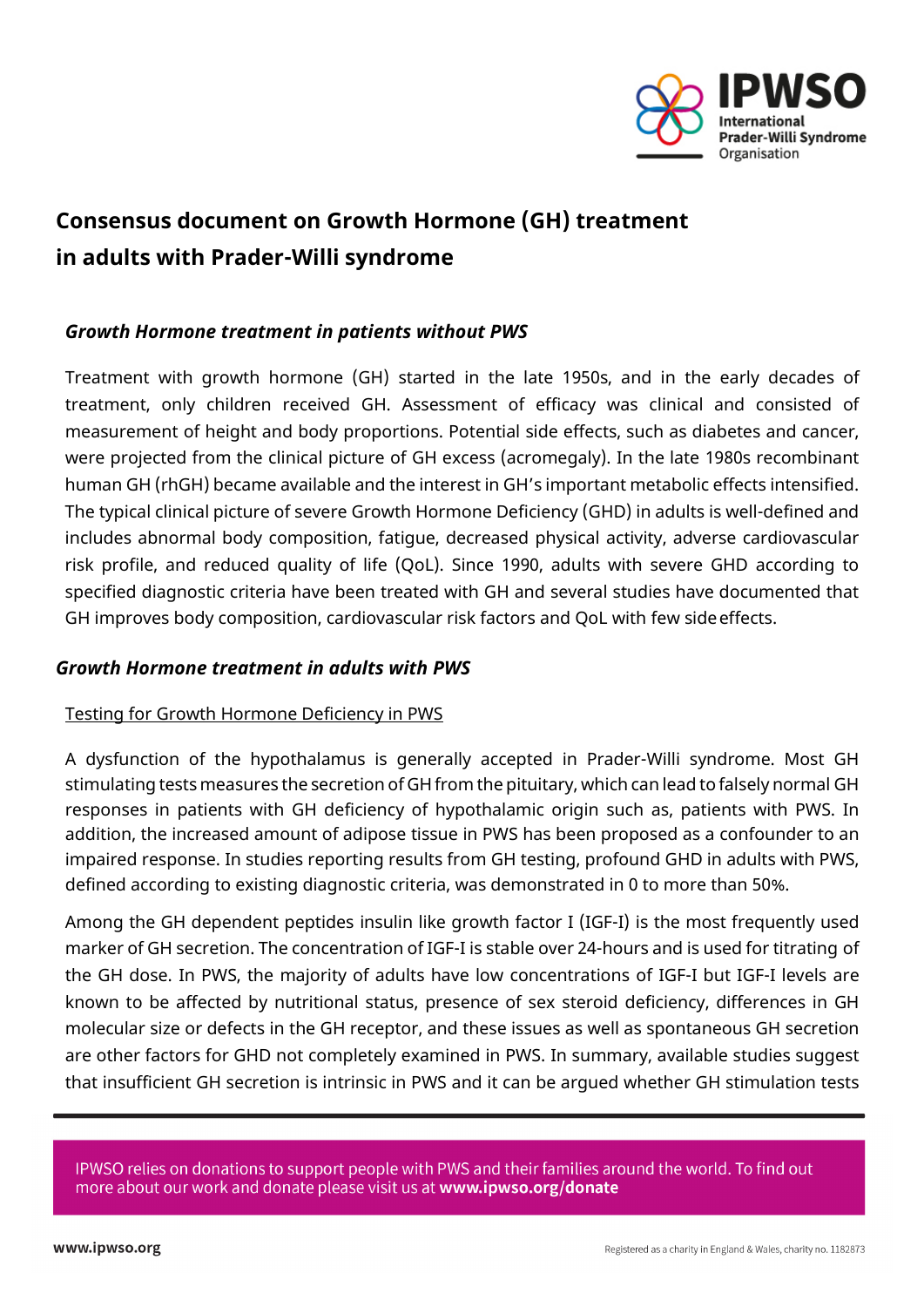

are clinically indicated. However, IGF-I should be analysed as part of the evaluation for GHD.

As GH treatment in adults with PWS is only registered in a few countries, GH treatment is usually discontinued when final adult height is reached and a new evaluation of GH secretion performed.

#### Growth Hormone treatment in adults with PWS

Adults with PWS share similarities with non-PWS adults with GHD in particular as regards body composition with reduced lean body mass (LBM) and increased fat mass (FM), and itis therefore likely that GH treatment would have beneficial effects in adults with PWS similar to those seen in non-PWS adults.

A meta-analysis of eight studies (including 134 adults with PWS) on GH treatment in adults with PWS found that in all studies GH treatment improved body composition with an increase in LBM and a reduction in total FM, subcutaneous and visceral fat. Furthermore, a long-term double blind placebocontrolled trial observed beneficial effects on regional fat mass. The effects were maintained in an extended open label phase of the study. Similar changes in body composition after GH treatment have previously been described in a smaller randomized placebo-controlled study, as well as in open labelled studies. Two studies reported observational data in six and 15 adults treated with GH for 5 and 15 years respectively, also found sustained and maintained positive effects on body composition. BMI did not change during GH treatment, but BMI does not accurately reflect body composition due to the increased amount of body fat and GH is not a weight reducing medication.

Inactivity is common in PWS and a measurable improvement in physical activity would be a clinically relevant consequence of the improvement in body composition. Treadmill and accelerometers have been used showing improved tests results during GH treatment trials. An indirect increase in muscle function was shown by an increase in peak expiratory flow (PEF) and other studies reported improvement in the questions on physical activity included in QoL questionnaires. It is an issue to find the right method to monitor physical activity and obtaining maximal physical capacity will need encouragement. On the other hand, portable devices are being developed and might also be useful in this group of patients.

The effect of GH on quality of life (QoL) in adults with PWS has been evaluated in four studies using different questionnaires and they all showed significant improvement from baseline and in one study a clear impairment was seen in physical and social status as well as in over-all functioning when GH treatment was discontinued. Assessment of QoL in adults with PWS is difficult because of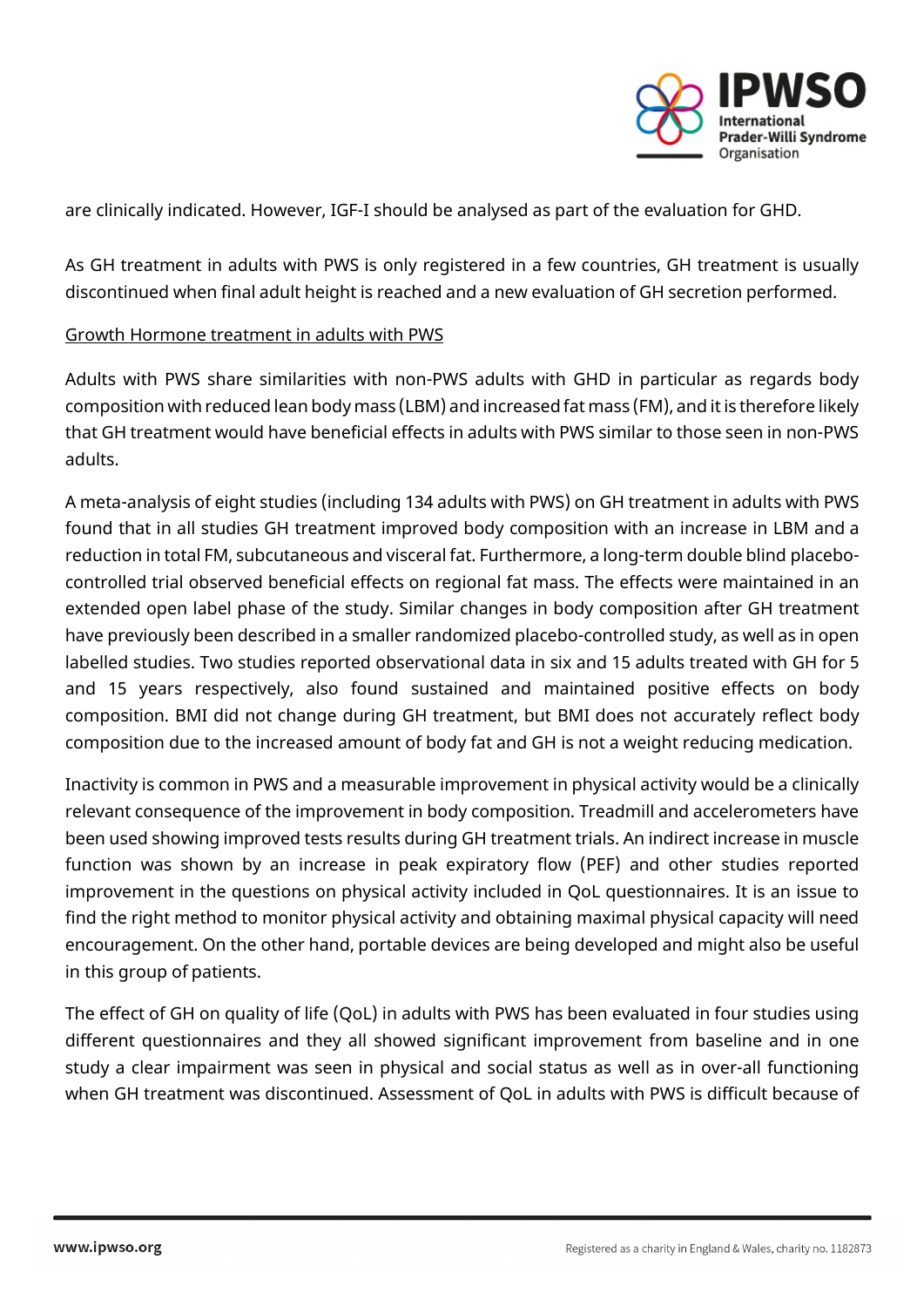

the cognitive deficits, behavioural and psychiatric problems. In addition, development of appropriate tests/questionnaires to be used for evaluation of QoL in PWS is needed. Only one study has evaluated the effect of GH treatment on neuropsychological tests in adults with PWS. In this study a test battery of eleven sub-tests suitable for adults with cognitive deficits were applied and it was found that some of the cognitive and the motor performance tests improved during GH treatment.

It is not known whether low BMD in PWS is caused by impaired GH secretion, low levels of sexsteroids, low muscular activity or low intake of calcium and D-vitamin or a combination of all of them. In a recent study, GH treatment during 2-3 years did not increase BMD, probably because of the relatively short period of treatment. In addition, the patients had not systematically received sex hormone replacement. Bone formation markers increased with GH treatment, whereas resorption markers were unchanged. The results indicate a multi-factorial cause for low BMD and not solely a consequence of impaired GH secretion.

Unfavourable levels of blood lipids increase the risk of cardiovascular disease, but in PWS this is observed less often than would be expected related to the frequently present obesity. However, beneficial effects on blood lipids and cardiovascular function have been reported in both short- and long-term GH treatment.

In the period from mid- to late teens until 6-7 years after achievement of adult height, known as the transition period, discontinuation of GH in young adults with GHD has been shown to result in recurrence of the symptoms of GHD which improved after GH treatment was resumed.

# Side effects

Overall, GH treatment is generally safe and well tolerated. The prevalence of diabetes mellitus has been estimated to be 25% in adults with PWS, despite of them having less insulin resistance, and lower fasting insulin levels than expected when compared to weight matched controls. One of the main physiological effects of GH is an increase in glucose, insulin and insulin resistance. However, only a small increase in blood glucose, trends towards an increase in insulin and insulin resistance were reported in the studies of GH treatment in adults with PWS. On the individual level some patients might have predispositions for diabetes, and it is important to carefully monitor glucose metabolism during GH treatment and overdosing with GH should be avoided. Other side effects reported in studies of adults with PWS are transient mild peripheral oedema, muscle pain and headache, similar to reports from other patient groups treated with GH.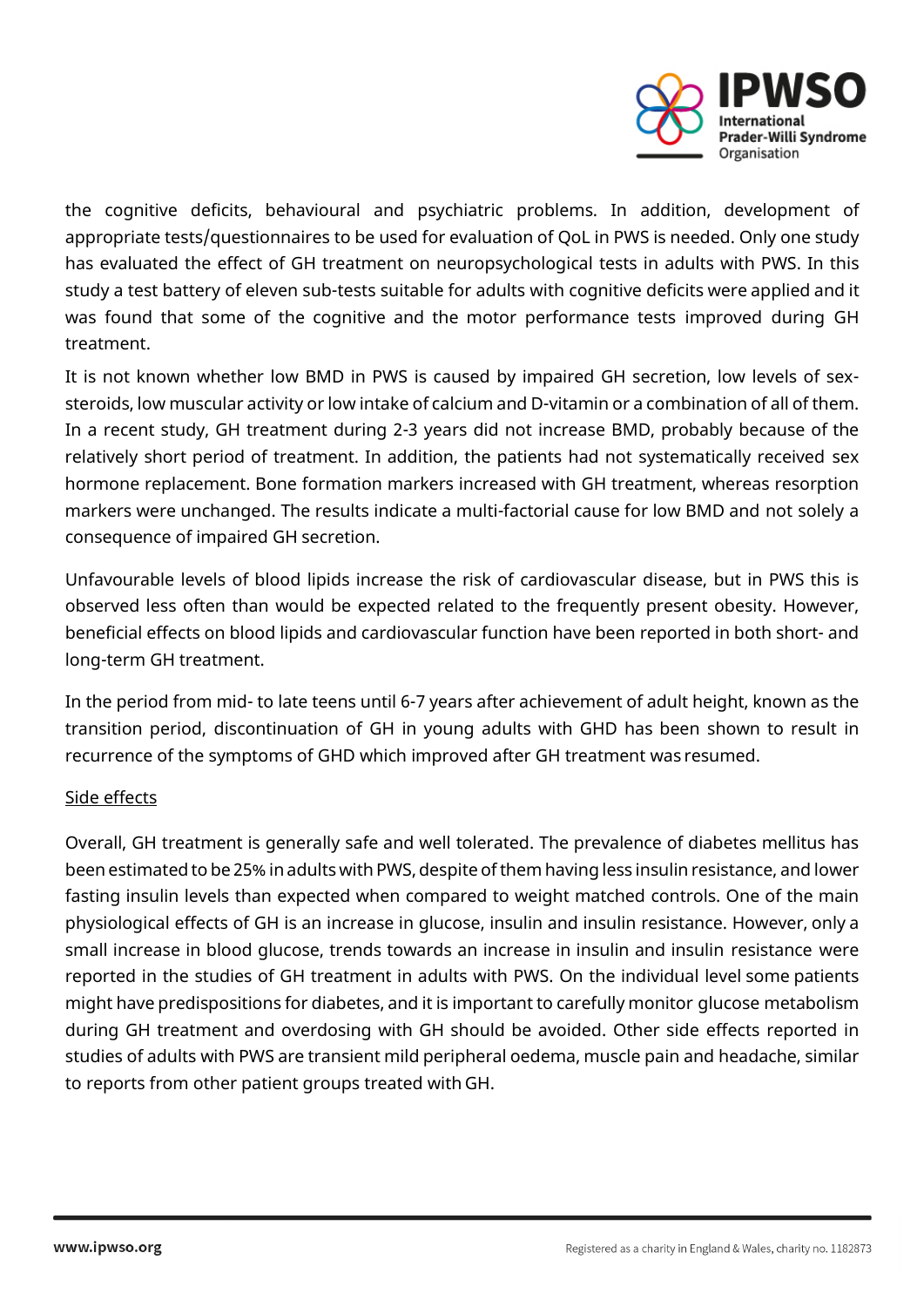

#### Growth Hormone doses and duration of Growth Hormone treatment

GH doses between 0.2 and 1.6 mg have been used in studies in adults with PWS. In the individual patients a GH dose resulting in IGF-I values between 0 to +2 SD scores for age-matched controls is recommended. Treatment should be continued as long as benefits outweigh the risks.

### **Comments from the CSAB**

GH treatment offers an opportunity to relieve some of the adverse effects of PWS but it is not mandatory for life. The CSAB acknowledge the positive effects of GH and support this treatment in adults with PWS.

The goal of GH replacement in adults with PWS is to optimise metabolism and body composition as well as physical fitness and QoL. In the new generation of young adults treated with GH during childhood the goal is to maintain the positive effects of GH treatment alreadyobtained.

The major contraindications for GH treatment (active cancer, proliferative retinopathy, severe obesity and uncontrolled diabetes) must be considered before starting GH treatment, also in PWS.

Some additional issues should be considered in adults with PWS. The incidence of *central apnoea* and *obstructive apnoea* is high in PWS and GH treatment can theoretically lead to worsening of the obstructive apnea through growth of lymphoid tissue. However, an increase in sleep apnea during GH treatment has not been reported in adults with PWS. *Scoliosis* occurs in 30-80% in PWS, and GH treatment has not been shown to affect neither incidence nor rate of progression. Therefore, scoliosis is not a contraindication. Clinically relevant *central adrenal failure* in PWS is rare, but of note GH accelerates the shift from active cortisol to the inactive cortisone and adrenal insufficiency and hydrocortisone treatment should be evaluated when clinically indicated. *Central hypothyroidism* occurs in PWS and as GH increases the peripheral conversion of T4 to T3, thyroid function should be followed regularly during GH treatment. *Hypogonadism* is seen in the majority of adults with PWS. In a patient receiving GH treatment it is important to remember that oestrogen has a negative and testosterone a positive effect on IGF-I generation and if treatment with sex steroids are introduced GH doses might need to be changed.